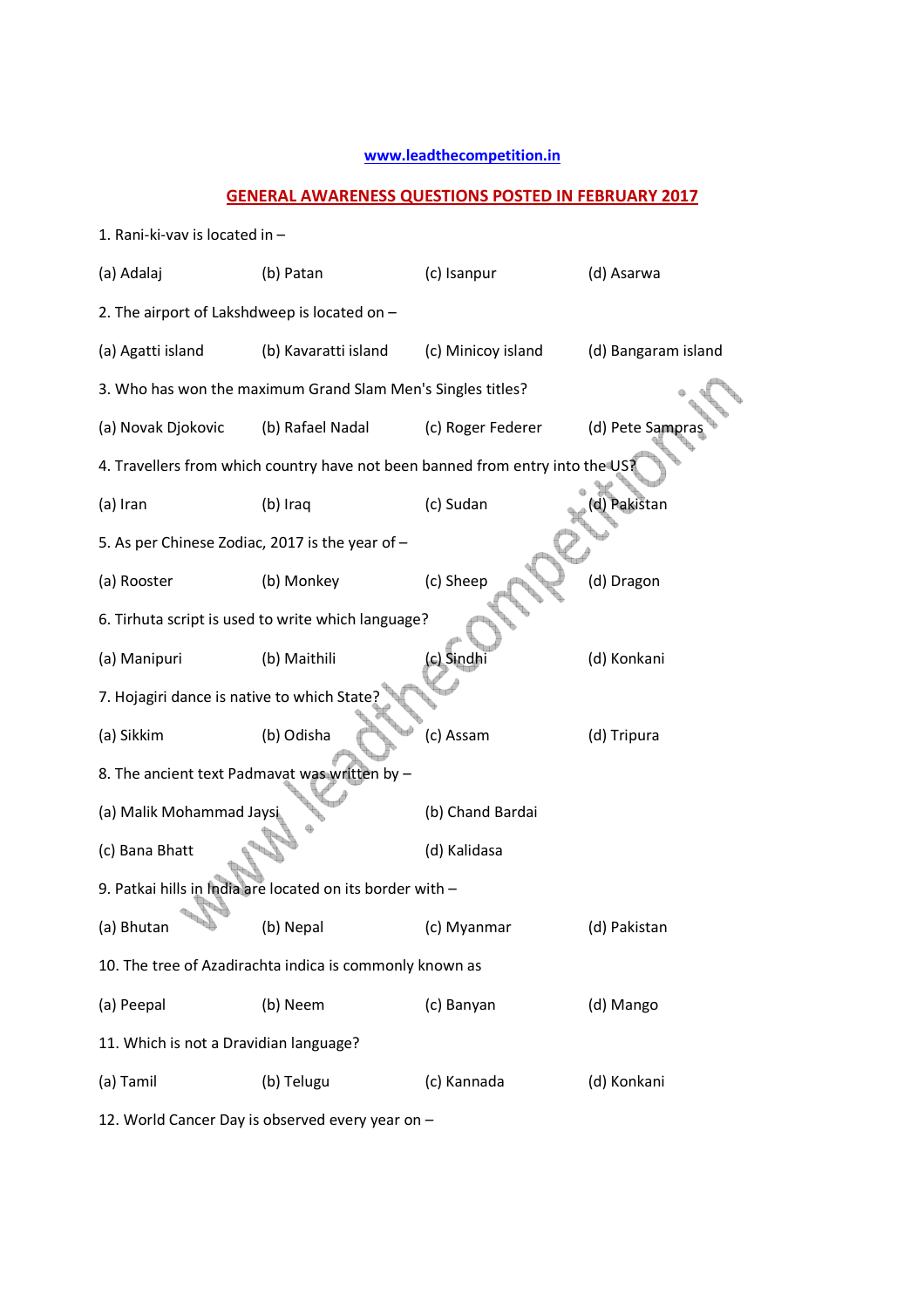| (a) February 4                                | (b) February 5                                                                    | (c) February 6      | (d) February 7                                                                                 |
|-----------------------------------------------|-----------------------------------------------------------------------------------|---------------------|------------------------------------------------------------------------------------------------|
| 13. Sham No Varunah is the motto of           |                                                                                   |                     |                                                                                                |
| (a) Indian Air Force                          | (b) Indian Navy                                                                   | (c) Coast Guard     | (d) CRPF                                                                                       |
|                                               | 14. Wijk aan Zee, the regular venue of Tata Steel Chess Tournament, is located in |                     |                                                                                                |
| (a) South Korea                               | (b) Finland                                                                       | (c) The Netherlands | (d) China                                                                                      |
|                                               | 15. Which day is not associated with Mahatma Gandhi?                              |                     |                                                                                                |
| (a) October 2                                 | (b) January 9                                                                     | (c) January 30      | (d) March 23                                                                                   |
|                                               | 16. Ferrari is a sports car manufacturer based in -                               |                     |                                                                                                |
| (a) Germany                                   | (b) Italy                                                                         | (c) Sweden          | (d) France                                                                                     |
|                                               | 17. Which city hosts the Kala Ghoda Art festival in February every year           |                     |                                                                                                |
| (a) Mumbai                                    | (b) Jaipur                                                                        | (c) Kolkata         | (d) Bengaluru                                                                                  |
|                                               | 18. Which year saw the shifting of capital of India from Calcutta to Delhi?       |                     |                                                                                                |
| $(a)$ 1905                                    | $(b)$ 1908                                                                        | $(c)$ 1911          | $(d)$ 1915                                                                                     |
|                                               | 19. World Economic Outlook is published by -                                      |                     |                                                                                                |
| (a) International Monetary Fund               |                                                                                   | (b) World Bank      |                                                                                                |
| (c) World Economic Forum                      |                                                                                   | (d) U.N.O.          |                                                                                                |
|                                               | 20. Which of the following rivers is the longest?                                 |                     |                                                                                                |
| (a) Brahmaputra                               | (b) Indus                                                                         | (c) Ganga           | (d) Ravi                                                                                       |
| 21. Kazi Nazrul Islam airport is located in - |                                                                                   |                     |                                                                                                |
| (a) Durgapur                                  | (b) Aligarh                                                                       | (c) Muzaffarpur     | (d) Bidar                                                                                      |
|                                               |                                                                                   |                     | 22. Which motorcycle company has used metal from INS Vikrant to manufacture one of its models? |
| (a) Hero                                      | (b) Bajaj                                                                         | (c) TVS             | (d) Honda                                                                                      |
| 23. Gerontologist deals with diseases of -    |                                                                                   |                     |                                                                                                |
| (a) Women                                     | (b) Children                                                                      | (c) Aged persons    | (d) New borns                                                                                  |
|                                               | 24. Who does not submit his resignation to the President?                         |                     |                                                                                                |
| (a) Vice-President                            | (b) Prime Minister                                                                | (c) Governor        | (d) Lok Sabha Speaker                                                                          |
|                                               |                                                                                   |                     |                                                                                                |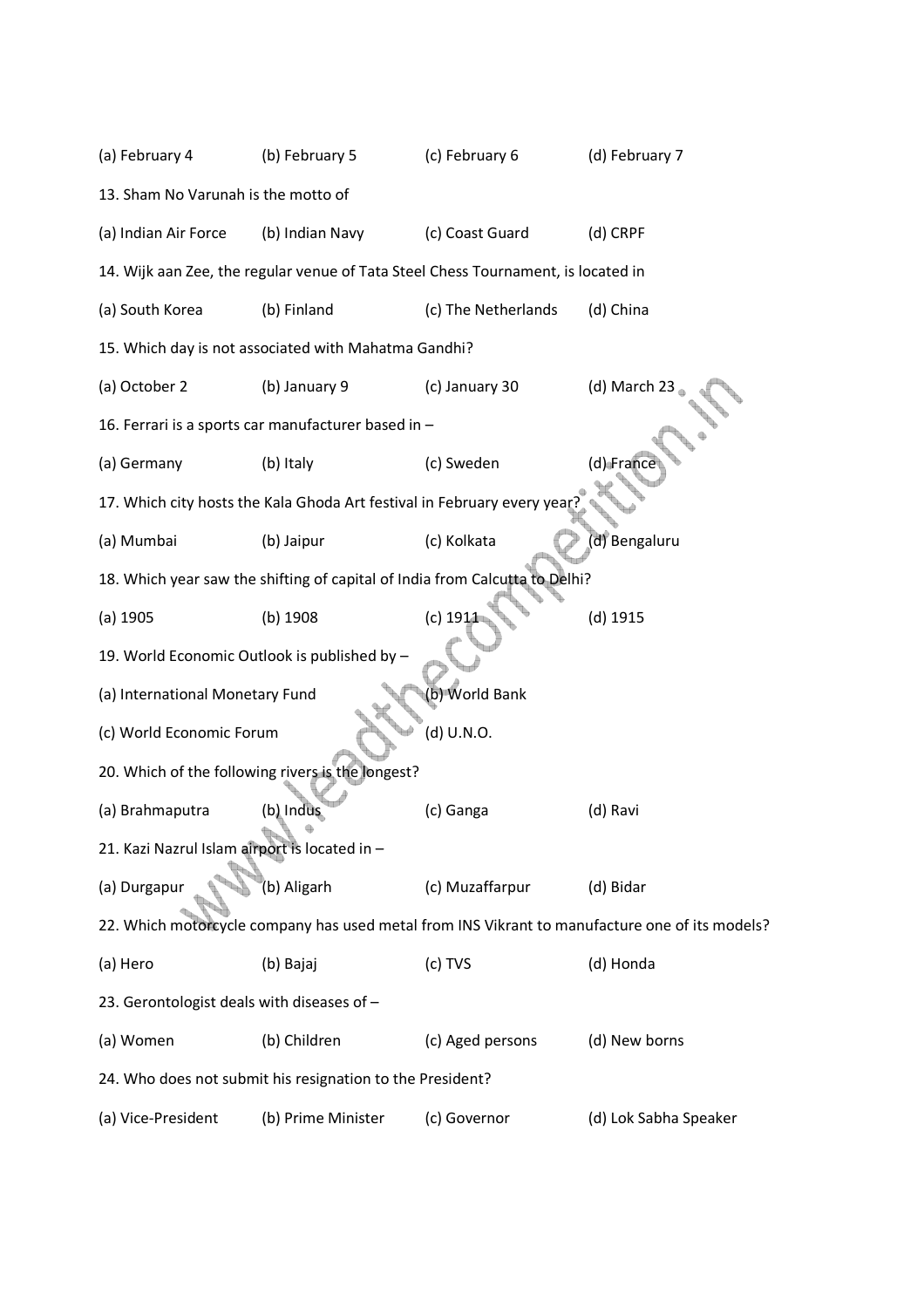| 25. At which Indian port was an oil spill caused by the collision of two ships in January 2017? |                                                                          |                   |                       |  |
|-------------------------------------------------------------------------------------------------|--------------------------------------------------------------------------|-------------------|-----------------------|--|
| (a) Kochi                                                                                       | (b) Chennai                                                              | (c) Visakhapatnam | (d) Kakinada          |  |
|                                                                                                 | 26. As of 31 Dec 2016, which State tops in solar power generation?       |                   |                       |  |
| (a) Tamil Nadu                                                                                  | (b) Gujarat                                                              | (c) Rajasthan     | (d) Maharashtra       |  |
|                                                                                                 | 27. Sports channel DSPORT has been launched in India by -                |                   |                       |  |
| (a) Comcast                                                                                     | (b) Discovery Comm.                                                      | (c) Dish Network  | (d) Doordarshan       |  |
|                                                                                                 | 28. Youngest Indian to win an Olympic medal so far is -                  |                   |                       |  |
| (a) Saina Nehwal                                                                                | (b) Sakshi malik                                                         | (c) PV Sindhu     | (d) Gagan Naran       |  |
|                                                                                                 | 29. What is the quorum to constitute a sitting of Lok Sabha/Rajya Sabha? |                   |                       |  |
| (a) one-fourth                                                                                  | (b) one-fifth                                                            | (c) one-eighth    | d) one-tenth          |  |
| 30. C language was developed by -                                                               |                                                                          |                   |                       |  |
| (a) Dennis Ritchie                                                                              | (b) James Gosling                                                        | (c) Larry Wall    | (d) Tim Berners Lee   |  |
| 31. Which type of animal is a gecko?                                                            |                                                                          |                   |                       |  |
| (a) Lizard                                                                                      | (b) Snake                                                                | (c) Spider        | (d) Bird              |  |
| 32. Bhoj Wetland is located in which city                                                       |                                                                          |                   |                       |  |
| (a) Indore                                                                                      | (b) Surat                                                                | (c) Bhopal        | (d) Jabalpur          |  |
| 33. R in QR Code stands for -                                                                   |                                                                          |                   |                       |  |
| (a) Reading                                                                                     | (b) Response                                                             | (c) Reckoning     | (d) Register          |  |
| 34. Hill station Dalhousie is located in -                                                      |                                                                          |                   |                       |  |
| (a) Himachal Pradesh                                                                            | (b) Uttarakhand                                                          | (c) West Bengal   | (d) Jammu and Kashmir |  |
| 35. The tablet given to children for deworming -                                                |                                                                          |                   |                       |  |
| (a) Omeprazole                                                                                  | (b) Albendazole                                                          | (c) Metronidazole | (d) Ciproflaxin       |  |
| 36. Lamitye is a joint military exercise by India and -                                         |                                                                          |                   |                       |  |
| (a) Maldives                                                                                    | (b) Latvia                                                               | (c) Mauritius     | (d) Seychelles        |  |
| 37. The capital of Dadra and Nagar Haveli is -                                                  |                                                                          |                   |                       |  |
| (a) Silvassa                                                                                    | (b) Diu                                                                  | (c) Haveli        | (d) Daman             |  |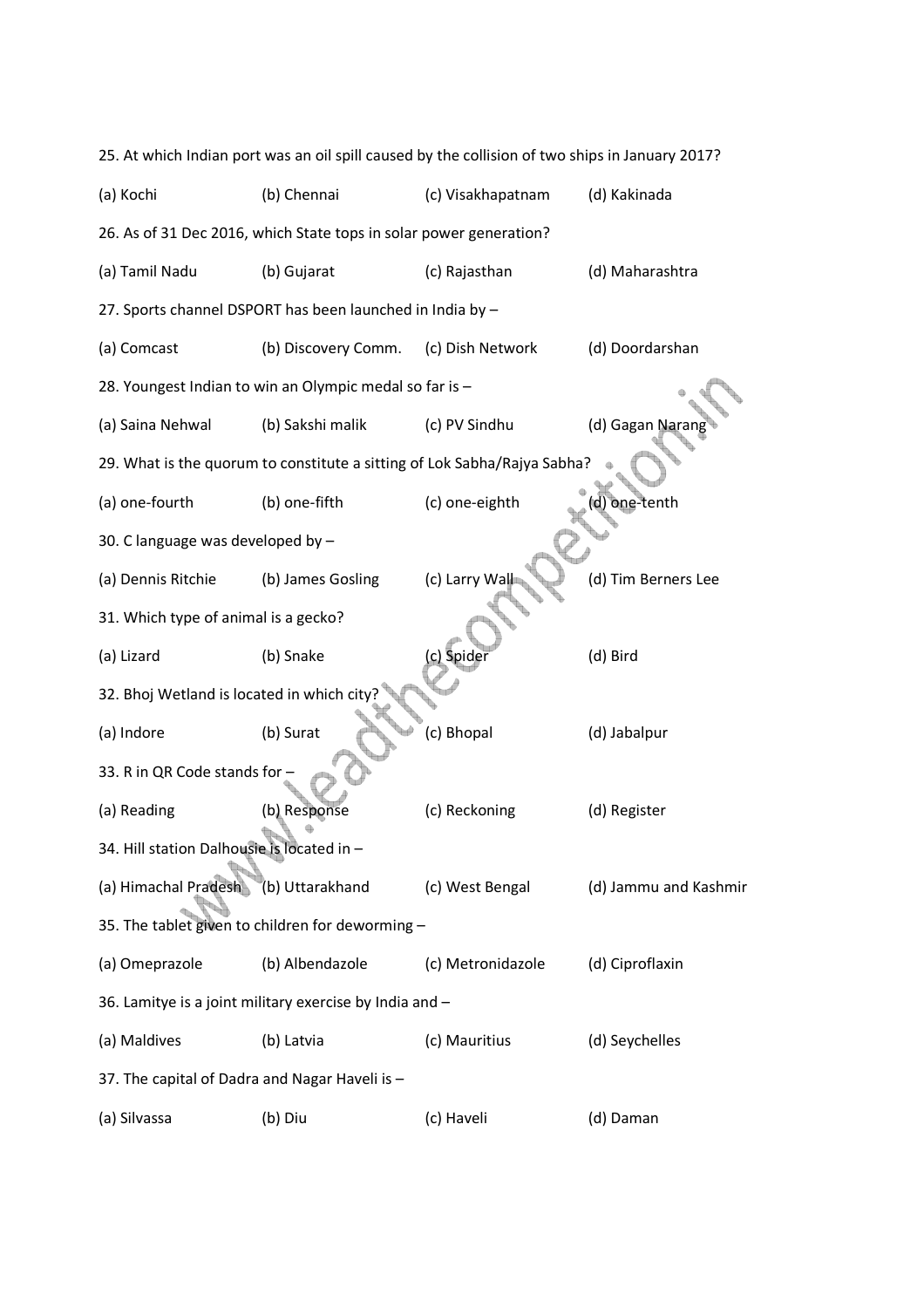38. The largest asteroid in solar system is –

| (a) Ganymede                                                  | (b) Ceres                                                        | (c) Vesta                      | (d) Juno         |  |
|---------------------------------------------------------------|------------------------------------------------------------------|--------------------------------|------------------|--|
| 39. Saurabh and Sameer Verma are associated with which sport? |                                                                  |                                |                  |  |
| (a) Tennis                                                    | (b) Snooker                                                      | (c) Badminton                  | (d) Table Tennis |  |
|                                                               | 40. E in VoLTE with respect to mobile communication stands for - |                                |                  |  |
| (a) Encryption                                                | (b) Encapsulation                                                | (c) Exception                  | (d) Evolution    |  |
|                                                               | 41. Which mountain pass is used by pilgrims to Mansarovar?       |                                |                  |  |
| (a) Zojila                                                    | (b) Shipki La                                                    | (c) Lipulekh                   | (d) Rohtang      |  |
|                                                               | 42. Gorakhpur, the site of a nuclear power plant is located in - |                                |                  |  |
| (a) Haryana                                                   | (b) Uttar Pradesh                                                | (c) Bihar                      | d)Rajasthan      |  |
|                                                               | 43. Domiasiat in Meghalaya is well-known for reserves of -       |                                |                  |  |
| (a) Gold                                                      | (b) Thorium                                                      | (c) Copper                     | (d) Uranium      |  |
|                                                               | 44. Number of MLAs in UP Legislative Assembly is -               |                                |                  |  |
| $(a)$ 402                                                     | $(b)$ 404                                                        | $(c)$ 406                      | $(d)$ 408        |  |
|                                                               | 45. How many players take the field on each side in Kabaddi?     |                                |                  |  |
| $(a)$ 5                                                       | (b)6                                                             | $(d)$ 7                        | (d) 8            |  |
| 46. Which is an eating disorder?                              |                                                                  |                                |                  |  |
| (a) Bulimia                                                   | (b) Dyslexia                                                     | (c) Progeria                   | (d) Dementia     |  |
|                                                               | 47. Warli painting is indigenous to which State?                 |                                |                  |  |
| (a) Gujarat                                                   | (b) Rajasthan                                                    | (c) Odisha                     | (d) Maharashtra  |  |
| 48. The famous Brihadeshwara temple is located at -           |                                                                  |                                |                  |  |
| (a) Madurai                                                   | (b) Thanjavur                                                    | (c) Rameshwaram                | (d) Kanchipuram  |  |
| 49. Employment News is published by the Ministry of -         |                                                                  |                                |                  |  |
| (a) Home Affairs                                              |                                                                  | (b) Labour and Employment      |                  |  |
| (c) Information and Broadcasting                              |                                                                  | (d) Human Resource Development |                  |  |
| 50. Baikonur rocket launching station is located in -         |                                                                  |                                |                  |  |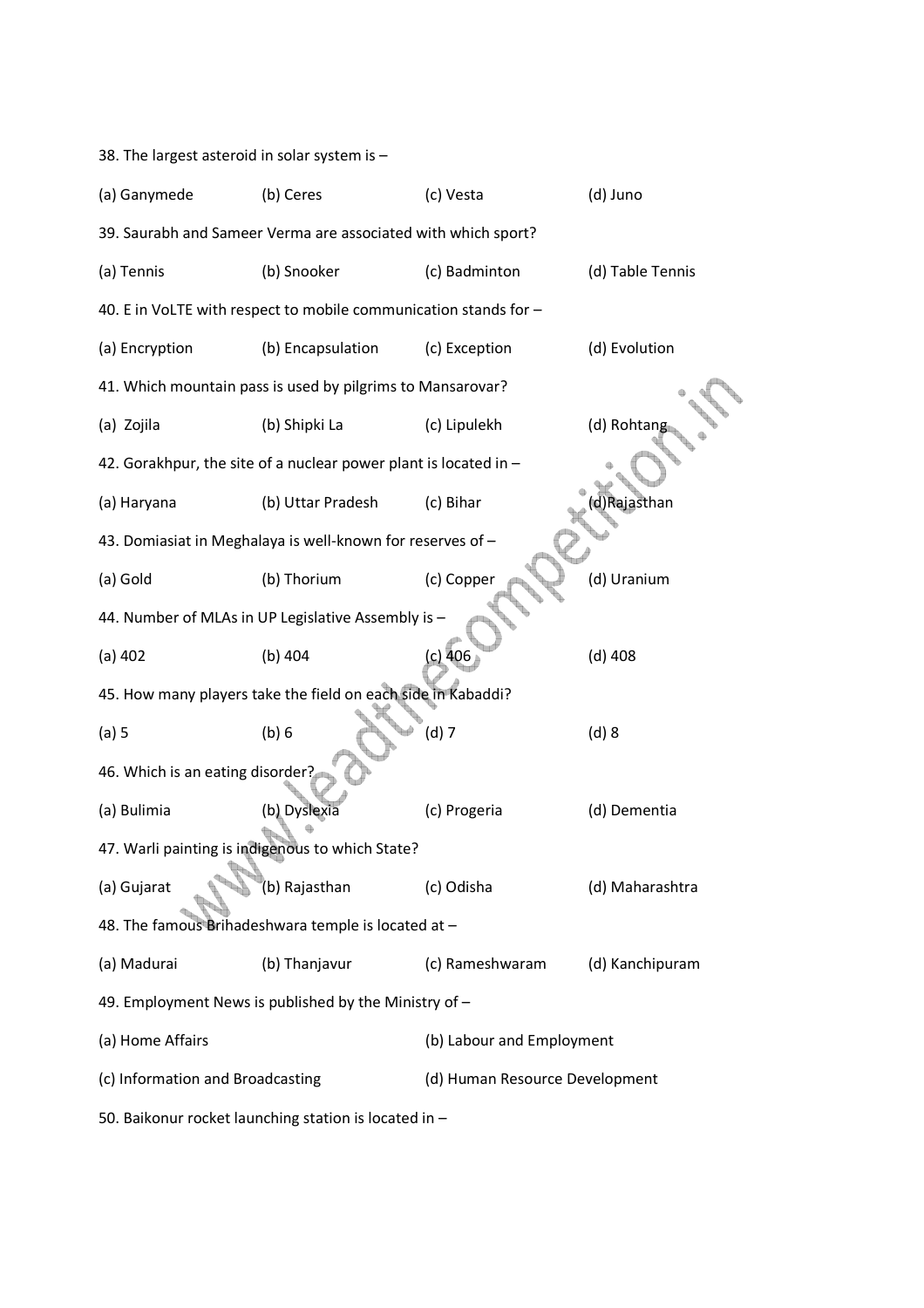| (a) Kazhakastan                                                           | (b Russia                                                                                     | (c) Ukraine          | (d) Georgia            |  |
|---------------------------------------------------------------------------|-----------------------------------------------------------------------------------------------|----------------------|------------------------|--|
|                                                                           | 51. Juno spacecraft is orbiting which planet -                                                |                      |                        |  |
| (a) Mars                                                                  | (b) Jupiter                                                                                   | (c) Venus            | (d) Saturn             |  |
|                                                                           | 52. The longest railway platform is located in -                                              |                      |                        |  |
| (a) Kharagpur                                                             | (b) Durgapur                                                                                  | (c) Gorakhpur        | (d) Visakhapatnam      |  |
|                                                                           | 53. Mathematical Principles of Natural Philosophy was written by -                            |                      |                        |  |
| (a) Issac Newton                                                          | (b) Charles Darwin                                                                            | (c) Albert Einstein  | (d) Galileo            |  |
| 54. Which is not an endocrine gland?                                      |                                                                                               |                      |                        |  |
| (a) Pineal Gland                                                          | (b) Adrenal Gland                                                                             | (c) Thyroid Gland    | (d) Salivary Gland     |  |
| 55. Unbreakable is a book written by -                                    |                                                                                               |                      |                        |  |
| (a) Mary Kom                                                              | (b) Milkha Singh                                                                              | (c) Yuvraj Singh     | d) Virat Kohli         |  |
|                                                                           | 56. Adhai din ka jhonpra in Ajmer was built by -                                              |                      |                        |  |
| (a) Alauddin Khilji                                                       | (b) Qutubuddin Aibak                                                                          | (c) Iltutmish        | (d) Feroz Shah Tughlak |  |
| 57. Which award is given to the winners of National Film Awards in India? |                                                                                               |                      |                        |  |
|                                                                           |                                                                                               |                      |                        |  |
| (a) Golden Elephant                                                       | (b) Golden Peacock                                                                            | (c) Golden Lotus     | (d) Golden Palm        |  |
|                                                                           | 58. High Court of Madhya Pradesh is located in                                                |                      |                        |  |
| (a) Bhopal                                                                | (b) Indore                                                                                    | (c) Gwalior          | (d) Jabalpur           |  |
|                                                                           | 59. Which State is the largest producer of saffron in India?                                  |                      |                        |  |
| (a) Jammu and Kashmir                                                     |                                                                                               | (b) Himachal Pradesh |                        |  |
| (c) Uttarakhand                                                           |                                                                                               | (d) Sikkim           |                        |  |
|                                                                           | 60. The famous train dacoity by Ram Prasad Bismil, Ashfaqulla Khan and others took place at - |                      |                        |  |
| (a) Champaran                                                             | (b) Kakori                                                                                    | (c) Chittagong       | (d) Bardoli            |  |
|                                                                           | 61. Which is both an endocrine and an exocrine gland?                                         |                      |                        |  |
| (a) Sebaceous Gland                                                       | (b) Pancreas                                                                                  | (c) Kidneys          | (d) Adrenal Gland      |  |
|                                                                           | 62. Ambassador of which country to India died recently?                                       |                      |                        |  |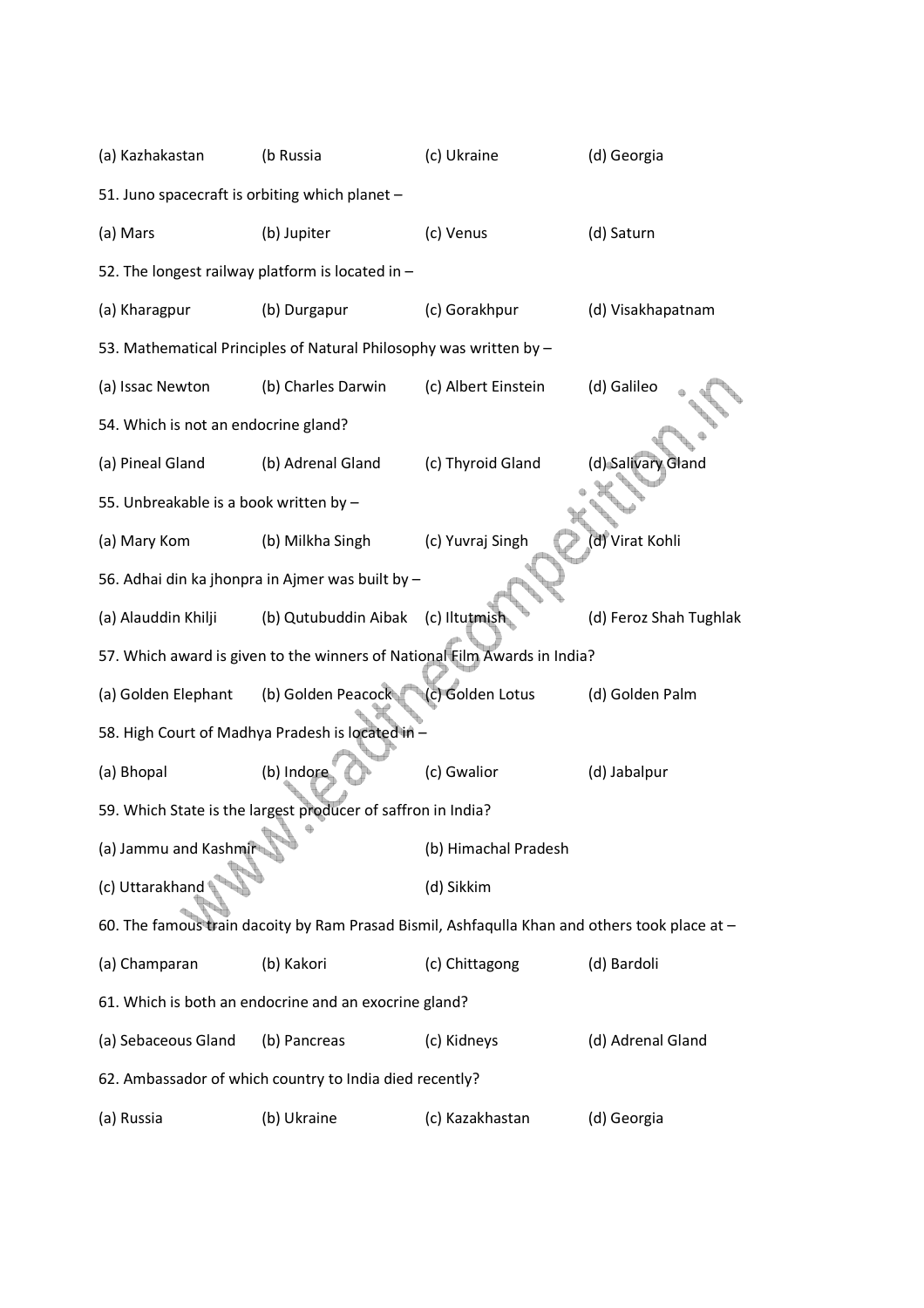|  | 63. A Brief History of Time is written by - |  |
|--|---------------------------------------------|--|
|--|---------------------------------------------|--|

| (a) Stephen Hawking                             | (b) Albert Einstein                                           | (c) Bertrand Russell            | (d) Edwin Hubble   |  |
|-------------------------------------------------|---------------------------------------------------------------|---------------------------------|--------------------|--|
| 64. Low blood sugar in human body is known as - |                                                               |                                 |                    |  |
| (a) Hyperglycemia                               | (b) Hypernatrimia                                             | (c) Hypoglycemia                | (d) Hypotension    |  |
|                                                 | 65. Which stringed instrument has the most number of strings? |                                 |                    |  |
| (a) Guitar                                      | (b) Ukulele                                                   | (c) Violin                      | (d) Sitar          |  |
|                                                 | 66. Mossad is the intelligence agency of which country?       |                                 |                    |  |
| (a) Palestine                                   | (b) Israel                                                    | (c) Iran                        | (d) North Kore     |  |
|                                                 | 67. Who is the present coach of Indian cricket team?          |                                 |                    |  |
| (a) Anil Kumble                                 | (b) Ravi Shastri                                              | (c) Rahul Dravid                | d) Duncan Fletcher |  |
| 68. Who is the present Chairman of ISRO?        |                                                               |                                 |                    |  |
| (a) Shailesh Nayak                              | (b) AS Kiran Kumar                                            | (c) Avinash Chander             | (d) Ved Prakash    |  |
| 69. Which animal can breathe under water?       |                                                               |                                 |                    |  |
| (a) Whale                                       | (b) Dolphin                                                   | c) Shark                        | (d) Crocodile      |  |
|                                                 | 70. How many sheets does a ream of paper contain?             |                                 |                    |  |
| $(a)$ 100 sheets                                | $(b)$ 200 sheets                                              | $(c)$ 300 sheets                | $(d)$ 500 sheets   |  |
| 71. Khullam Khulla is a book written by         |                                                               |                                 |                    |  |
| (a) Naseeruddin Shah                            | (b) Rishi Kapoor                                              | (c) Akshay Kumar                | (d) Salman Khan    |  |
|                                                 | 72. Oseltamivir phosphate is generally prescribed for -       |                                 |                    |  |
| (a) Malaria                                     | (b) AIDS                                                      | (c) Swine Flu                   | (d) Tuberculosis   |  |
| 73. The BIS hallmark for 24 carat gold is -     |                                                               |                                 |                    |  |
| (a) 958                                         | $(b)$ 999                                                     | (c) 916                         | $(d)$ 875          |  |
| 74. Sar Utha ke Jiyo is the tag line of -       |                                                               |                                 |                    |  |
| (a) HDFC Life Insurance                         |                                                               | (b) Birla Sun Life Insurance    |                    |  |
| (c) Aviva Life Insurance                        |                                                               | (d) Sahara India Life Insurance |                    |  |
|                                                 |                                                               |                                 |                    |  |

75. The equivalent of Captain of the Indian Navy in the Indian Army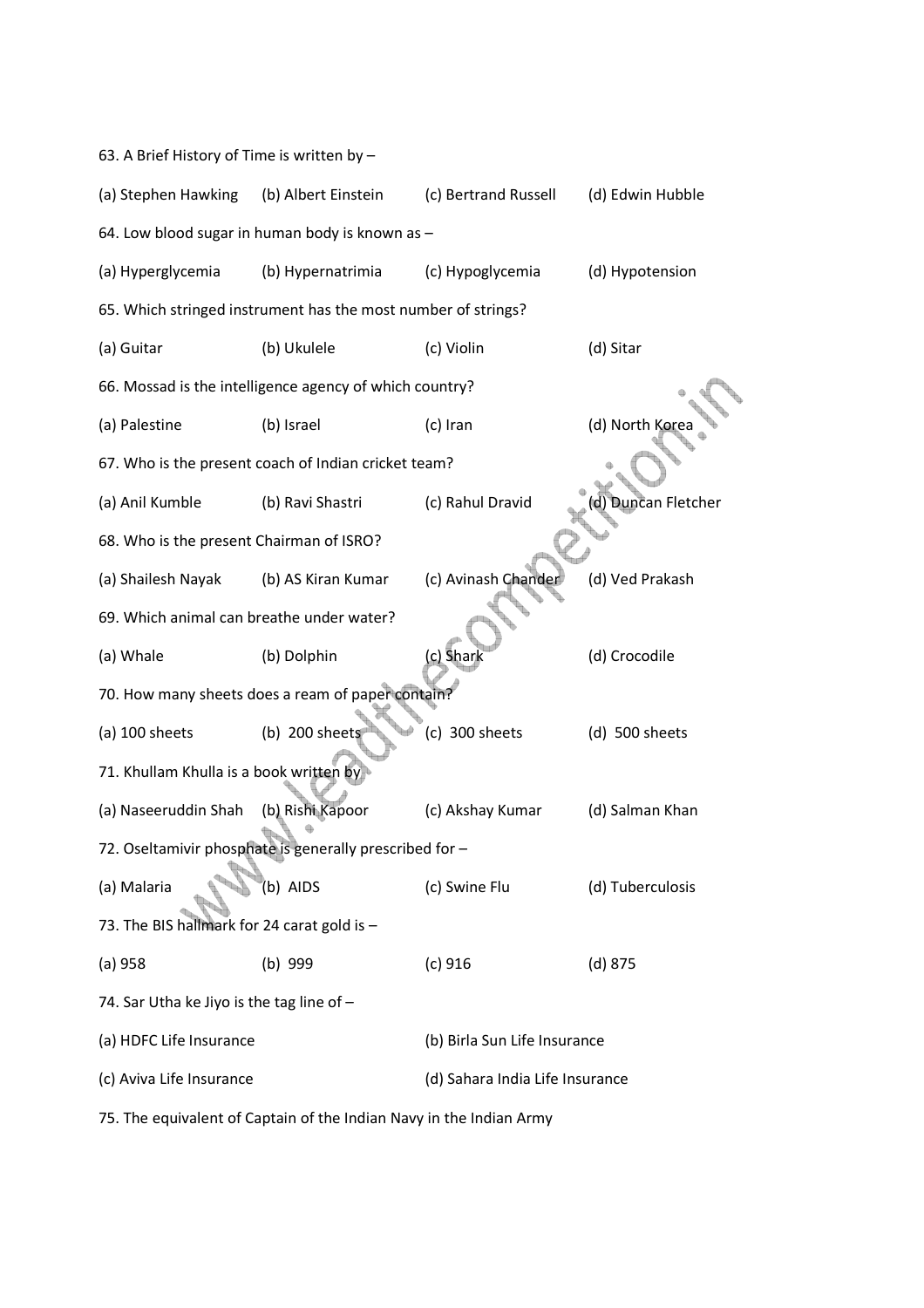| (a) Captain                                                                           | (b) Brigadier                                                    | (c) Lt Colonel                             | (d) Colonel           |  |
|---------------------------------------------------------------------------------------|------------------------------------------------------------------|--------------------------------------------|-----------------------|--|
|                                                                                       | 76. Which State in India has the highest number of Buddhists?    |                                            |                       |  |
| (a) Sikkim                                                                            | (b) Arunachal Pradesh (c) Maharashtra                            |                                            | (d) Himachal Pradesh  |  |
|                                                                                       | 77. Vijay Ghat is the memorial of which leader?                  |                                            |                       |  |
| (a) Lal Bahadur Shastri (b) Indira Gandhi                                             |                                                                  | (c) Jai Prakash Narayan (d) Morarjee Desai |                       |  |
| 78. Mycology is the study of -                                                        |                                                                  |                                            |                       |  |
| (a) Bacteria                                                                          | (b) Fungi                                                        | (c) Insects                                | (d) Parasites         |  |
|                                                                                       | 79. The outermost layer of the Earth is known as -               |                                            |                       |  |
| (a) Lithosphere                                                                       | (b) Mantle                                                       | (c) Crust                                  | (d) Core              |  |
| 80. How many States in India have a coastline?                                        |                                                                  |                                            |                       |  |
| (a) Nine                                                                              | (b) Eight                                                        | (c) Seven                                  | d) Ten                |  |
| 81. Drakensberg is a mountain range in -                                              |                                                                  |                                            |                       |  |
| (a) Asia                                                                              | (b) Australia                                                    | (c) Africa                                 | (d) Antarctica        |  |
| 82. The first woman Chief Minister of Tamil Nadu was -                                |                                                                  |                                            |                       |  |
| (a) Jayalalitha                                                                       | (b) Janaki Ramachandran                                          | (c) VM Rajalakshmi                         | (d) Sasikala          |  |
|                                                                                       | 83. Counter Insurgency and Jungle Warfare School is located in - |                                            |                       |  |
| (a) Manipur                                                                           | (b) Mizoram                                                      | (c) Assam                                  | (d) Meghalaya         |  |
| 84. Qantas Airlines is based in which country?                                        |                                                                  |                                            |                       |  |
| (a) Russia                                                                            | (b) Australia                                                    | (c) Germany                                | (d) France            |  |
| 85. In which State was the first diamond block auctioned by the Government of India?  |                                                                  |                                            |                       |  |
| (a) Chhattisgarh                                                                      | (b) Karnataka                                                    | (c) Jharkhand                              | (d) Madhya Pradesh    |  |
| 86. Which Indian cricketer was the fastest to reach 250 test wickets before R Ashwin? |                                                                  |                                            |                       |  |
| (a) Kapil Dev                                                                         | (b) Anil Kumble                                                  | (c) Harbhajan Singh                        | (d) BS Chandrashekhar |  |
|                                                                                       | 87. With which musical instrument is Sandeep Das associated?     |                                            |                       |  |
| (a) Tabla                                                                             | (b) Sitar                                                        | (c) Guitar                                 | (d) Violin            |  |

88. Which Indian satellite was launched along with 103 other satellites by ISRO on February 15, 2017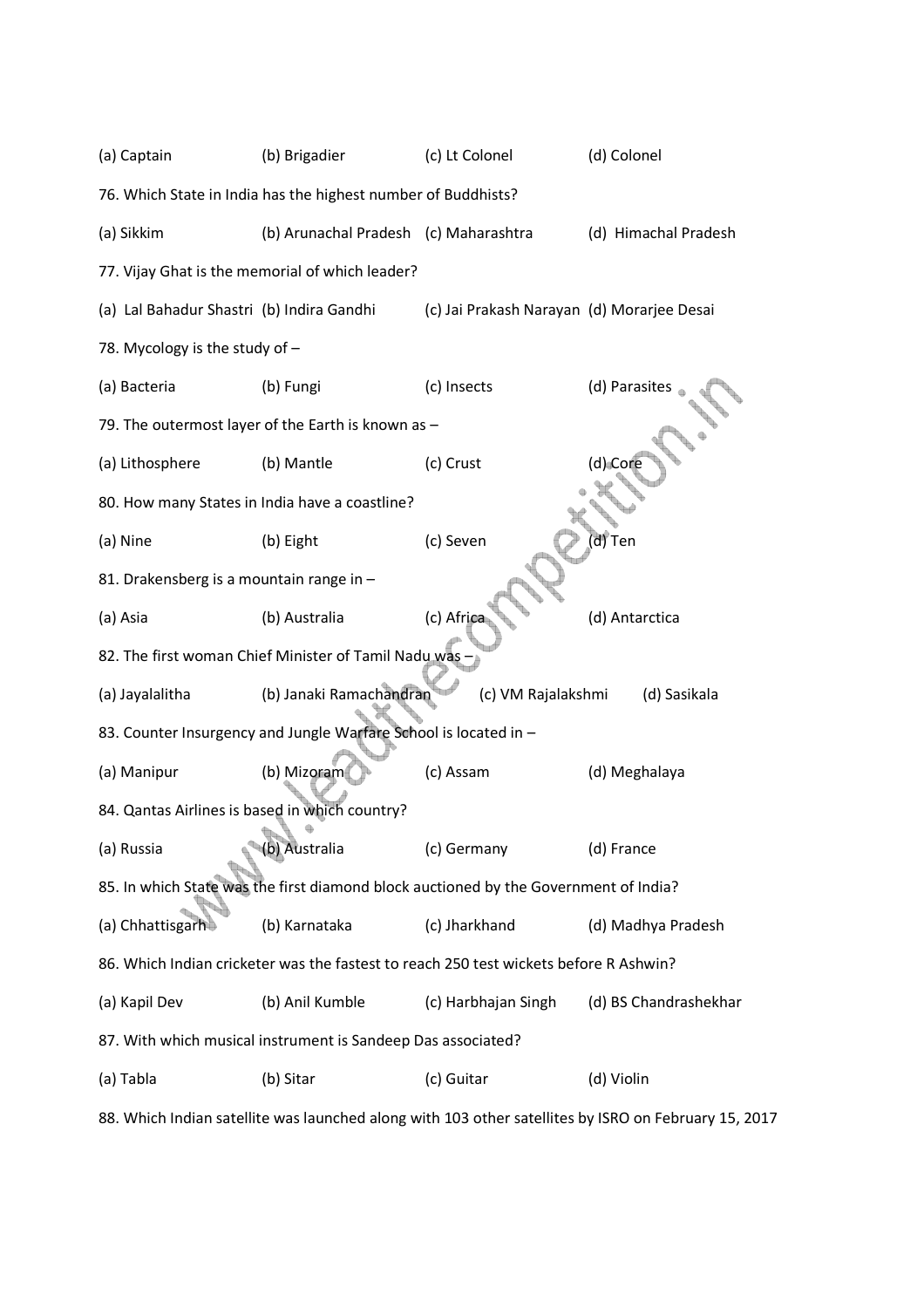| (a) SCATSAT-1                                                        | (b) INSAT-3DR                                                   | (c) IRNSS-3G                                                                            | (d) Cartosat 2D     |  |  |
|----------------------------------------------------------------------|-----------------------------------------------------------------|-----------------------------------------------------------------------------------------|---------------------|--|--|
| 89. Which State is the largest producer of jute in India?            |                                                                 |                                                                                         |                     |  |  |
| (a) Jharkhand                                                        | (b) Rajasthan                                                   | (c) West Bengal                                                                         | (d) Bihar           |  |  |
|                                                                      | 90. Which country does not have any river flowing through it?   |                                                                                         |                     |  |  |
| (a) Egypt                                                            | (b) Israel                                                      | (c) Iran                                                                                | (d) Saudi Arabia    |  |  |
|                                                                      | 91. With which sport is Jehan Daruvala associated?              |                                                                                         |                     |  |  |
| (a) Snooker                                                          | (b) Car Racing                                                  | (c) Golf                                                                                | (d) Squash          |  |  |
|                                                                      | 92. Basin irrigation is usually used for the cultivation of -   |                                                                                         |                     |  |  |
| (a) Rice                                                             | (b) Grapes                                                      | (c) Sugarcane                                                                           | (d) Orange          |  |  |
|                                                                      | 93. TAMRA portal and app has been launched by the Ministry of - |                                                                                         |                     |  |  |
| (a) Railways                                                         | (b) Agriculture                                                 | (c) Mines                                                                               | d) External Affairs |  |  |
| 94. Who was the teacher of Alexander?                                |                                                                 |                                                                                         |                     |  |  |
| (a) Plato                                                            | (b) Archimedes                                                  | (c) Socrates                                                                            | (d) Aristotle       |  |  |
|                                                                      | 95. How many kilograms equal 1 bale of cotton in India?         |                                                                                         |                     |  |  |
| (a) 150 kg                                                           | (b) 170 kg                                                      | (c) 190 kg                                                                              | (d) 210 kg          |  |  |
|                                                                      | 96. Which popular singer won 5 awards at 2017 Grammy Awards?    |                                                                                         |                     |  |  |
| (a) Adele Adkins                                                     | (b) Christiana Aguilera (c) Rihanna                             |                                                                                         | (d) Beyonce         |  |  |
|                                                                      |                                                                 | 97. How many States in India do not have either a coastline or an international border? |                     |  |  |
| (a)3                                                                 | $(b)$ 4                                                         | $(c)$ 5                                                                                 | (d) 6               |  |  |
| 98. Who was the eldest son of Shahjahan?                             |                                                                 |                                                                                         |                     |  |  |
| (a) Aurangzeb                                                        | (b) Shah Shuja                                                  | (c) Murad Baksh                                                                         | (d) Dara Shikoh     |  |  |
| 99. In which of the following the male gives birth to its offspring? |                                                                 |                                                                                         |                     |  |  |
| (a) Seahorse                                                         | (b) Octopus                                                     | (c) Scorpion                                                                            | (d) Platypus        |  |  |
| 100. Oil rich Mangala area is located in -                           |                                                                 |                                                                                         |                     |  |  |
| (a) Gujarat                                                          | (b) Maharashtra                                                 | (c) Rajasthan                                                                           | (d) Assam           |  |  |
|                                                                      |                                                                 |                                                                                         |                     |  |  |

101. Simone Biles is associated with which sport?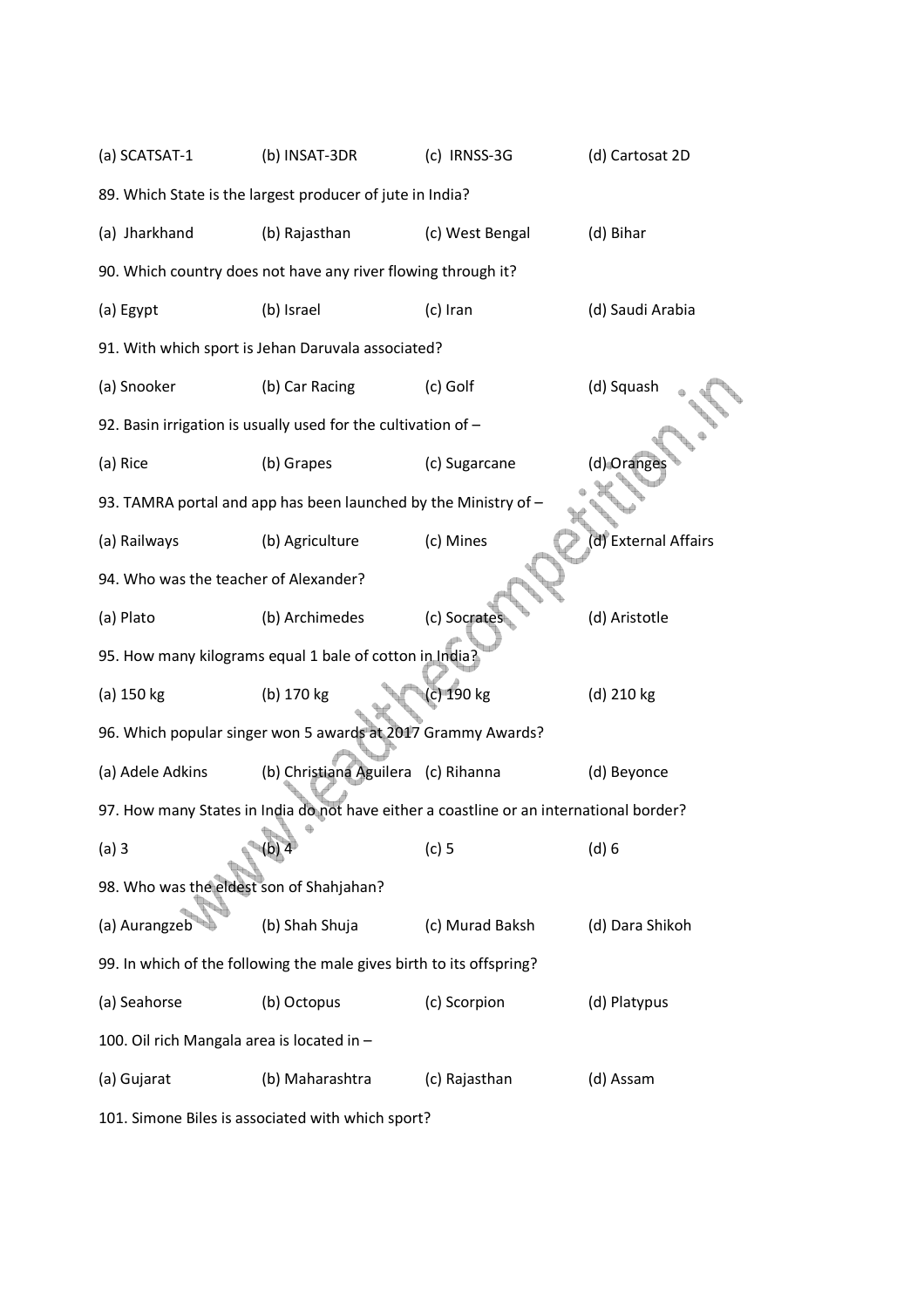| (a) Gymnastics                                                | (b) Athletics                                                   | (c) Tennis         | (d) Swimming       |  |  |
|---------------------------------------------------------------|-----------------------------------------------------------------|--------------------|--------------------|--|--|
| 102. Oncology is the study of -                               |                                                                 |                    |                    |  |  |
| (a) Nervous system                                            | (b) Cancer                                                      | (c) Kidneys        | (d) Tuberculosis   |  |  |
|                                                               | 103. Carat when used with precious stones is a measure of -     |                    |                    |  |  |
| (a) Purity                                                    | (b) Brightness                                                  | (c) Weight         | (d) Volume         |  |  |
|                                                               | 104. Lufthansa is an airline company headquartered in -         |                    |                    |  |  |
| (a) Germany                                                   | (b) France                                                      | (c) Austria        | (d) Spain          |  |  |
|                                                               | 105. Which State is surrounded on three sides by Bangladesh?    |                    |                    |  |  |
| (a) Mizoram                                                   | (b) Nagaland                                                    | (c) Tripura        | (d) Manipul        |  |  |
| 106. Which acid is present in bee sting?                      |                                                                 |                    |                    |  |  |
| (a) Citric Acid                                               | (b) Acetic Acid                                                 | (c) Sulphuric Acid | d) Formic Acid     |  |  |
|                                                               | 107. How many Indian Prime Ministers have died while in office? |                    |                    |  |  |
| (a) 2                                                         | $(b)$ 3                                                         | $(c)$ 4            | $(d)$ 1            |  |  |
| 108. Tundra region is non-existent in -                       |                                                                 |                    |                    |  |  |
| (a) Europe                                                    | (b) Asia                                                        | (c) North America  | (d) Africa         |  |  |
|                                                               | 109. Bimbisara belonged to which of the following dynasties?    |                    |                    |  |  |
| (a) Mauryan                                                   | (b) Haryanka                                                    | (c) Nanda          | (d) Kushan         |  |  |
|                                                               | 110. Foreign exchange reserves are kept in the custody of -     |                    |                    |  |  |
| (a) Reserve Bank of India                                     | (b) Government treasury                                         |                    |                    |  |  |
| (c) EXIM Bank                                                 | (d) State Bank of India                                         |                    |                    |  |  |
| 111. 19 February is observed as the birth anniversary of -    |                                                                 |                    |                    |  |  |
| (a) Shivaji                                                   | (b) Tipu Sultan                                                 | (c) Rana Pratap    | (d) Lokmanya Tilak |  |  |
| 112. Reunion Island in the Indian Ocean is the territory of - |                                                                 |                    |                    |  |  |
| (a) Germany                                                   | (b) Portugal                                                    | (c) France         | (d) Spain          |  |  |
|                                                               | 113. Vyas Samman is a literary award given by -                 |                    |                    |  |  |
|                                                               |                                                                 |                    |                    |  |  |

(a) Sahitya Akademi (b) KK Birla Foundation (c) Madhya Pradesh Govt (d) Bhartiya Jnanpith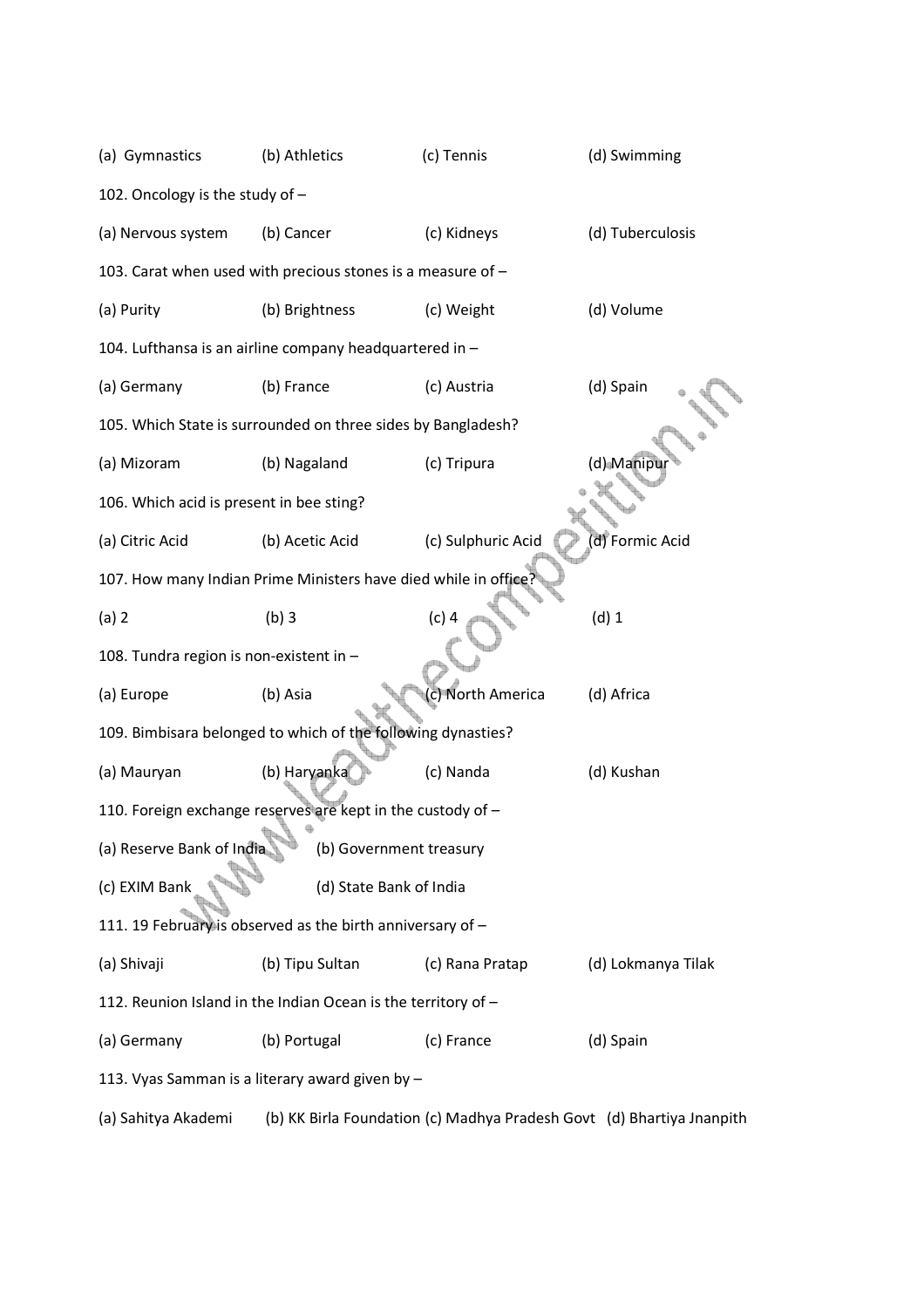| 114. The flag of which country is not rectangular in shape? |                                                                                    |                     |                 |  |
|-------------------------------------------------------------|------------------------------------------------------------------------------------|---------------------|-----------------|--|
| (a) Bhutan                                                  | (b) Mongolia                                                                       | (c) Nepal           | (d) Vietnam     |  |
|                                                             | 115. Stonehenge is a prehistoric monument located in -                             |                     |                 |  |
| (a) France                                                  | (b) Columbia                                                                       | (c) Venezuela       | (d) England     |  |
| 116. The smallest breed of dog is -                         |                                                                                    |                     |                 |  |
| (a) Chihuahua                                               | (b) Pomeranian                                                                     | (c) Spaniel         | (d) Shih Tzu    |  |
|                                                             | 117. The first human heart transplant was performed by Dr. Christiaan Barnard in - |                     |                 |  |
| (a) United States                                           | (b) South Africa                                                                   | (c) France          | (d) German      |  |
|                                                             | 118. The headquarters of Indian Space Research Organisation are located in-        |                     |                 |  |
| (a) Sriharikota                                             | (b) Thiruvananthapuram (c) Ahmedabad                                               |                     | d) Bengaluru    |  |
|                                                             | 119. How many countries have land border with India?                               |                     |                 |  |
| (a) Five                                                    | (b) Six                                                                            | (c) Seven           | (d) Eight       |  |
|                                                             | 120. Which company manufactures C-17 Globemaster aircraft?                         |                     |                 |  |
| (a) Boeing                                                  | (b) Airbus                                                                         | (c) Lockheed Martin | (d) Agusta      |  |
| 121. Ichthyology is the study of -                          |                                                                                    |                     |                 |  |
| (a) Spiders                                                 | (b) Ants                                                                           | (c) Bats            | (d) Fishes      |  |
|                                                             | 122. Which is the largest land-locked country in the world?                        |                     |                 |  |
| (a) Kazhakstan                                              | (b) Mongolia                                                                       | (c) Switzerland     | (d) Afghanistan |  |
|                                                             | 123. John Napier is the well-known discoverer of -                                 |                     |                 |  |
| (a) Trigonometr                                             | (b) Logarithms                                                                     | (c) Calculus        | (d) Matrices    |  |
|                                                             | 124. Aviva plc is an multinational insurance company headquartered in -            |                     |                 |  |
| (a) Munich                                                  | (b) Paris                                                                          | (c) London          | (d) Tokyo       |  |
|                                                             | 125. In which state is a wild ass sanctuary located?                               |                     |                 |  |
| (a) Gujarat                                                 | (b) Assam                                                                          | (c) Jharkhand       | (d) Telangana   |  |
|                                                             | 126. The process of applying a zinc coating on iron is known as -                  |                     |                 |  |
| (a) Vulcanisation                                           | (b) Galvanisation                                                                  | (c) Brazing         | (d) Annealing   |  |
|                                                             |                                                                                    |                     |                 |  |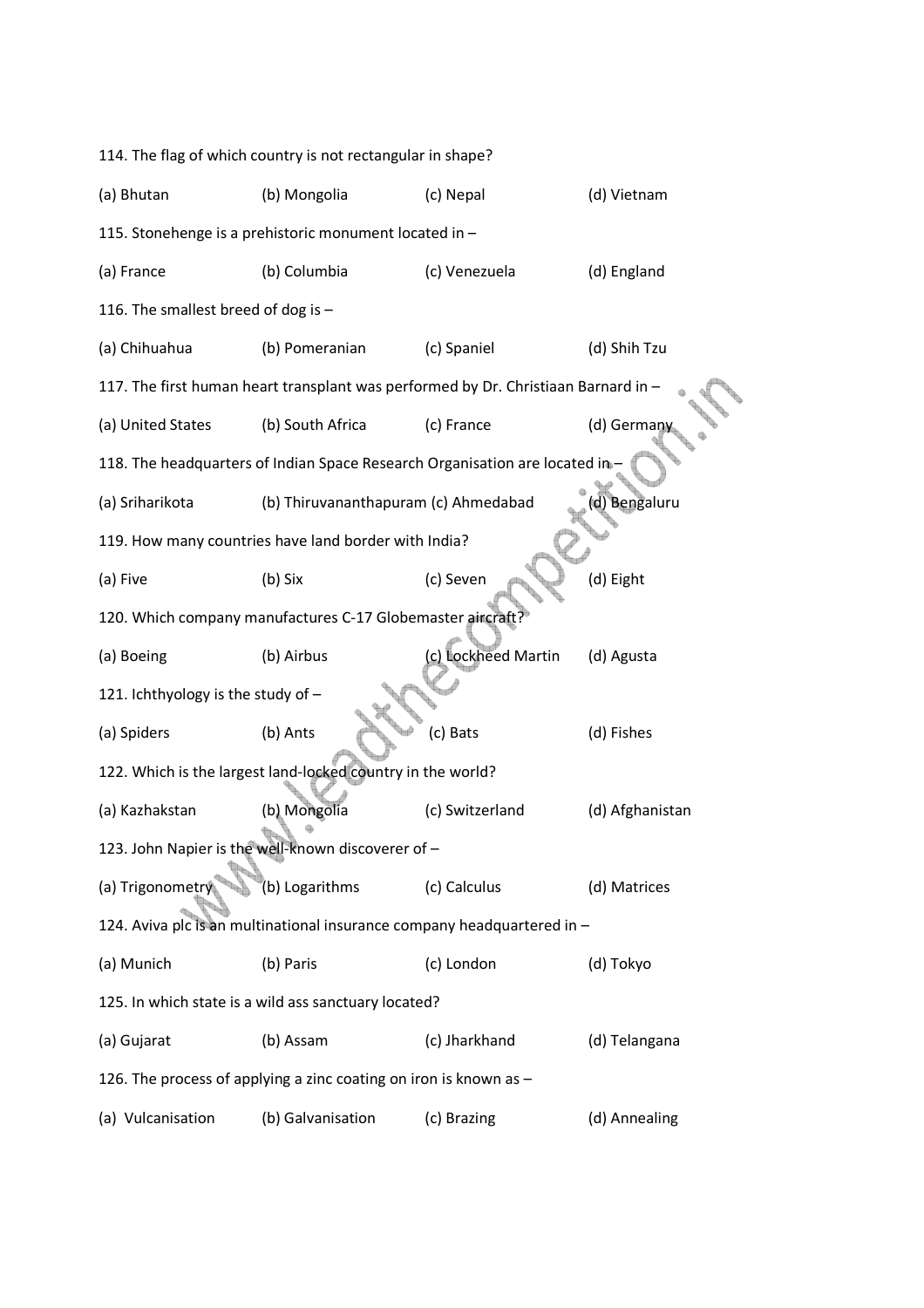127. Becquerel is the unit of – (a) Electromagnetism (b) Luminous Intensity (c) Conductance (d) Radioactivity 128. To which dynasty did Rani Rudramma Devi belong? (a) Satvahana (b) Chola (c) Kakatiya (d) Chalukya 129. Sofia is the capital of – (a) Belgium (b) Bulgaria (c) Serbia (d) Romania 130. Ganymede is the satellite of which planet? (a) Mars (b) Neptune (c) Jupiter (d) Uranus 131. Srivilliputhur Wildlife Sanctuary in Tamil Nadu is famous for – (a) Niligiri Tahr (b) Grizzled Squirrel (c) Elephant 132. Which country is the most populated in Europe? (a) Germany (b) France (c) Spain (d) Turkey 133. Which of the following is not a mammal? (a) Sea Lion (b) Sea Otter (c) Sea Cow (d) Sea horse 134. Satoshi Nakamoto is associated with (a) World Bank (b) Bitcoin (c) Wiki Leaks (d) NASA 135. Which is the least populated State in India? (a) Mizoram (b) Nagaland (c) Sikkim (d) Goa 136. Who defeated the Marathas in the 3rd Battle of Panipat? (a) Ahmed Shah Abdali (b) Nadir Shah (c) Aurangzeb (d) The British 137. The slogan Aaram Haraam Hai is attributed to – (a) Mahatma Gandhi (b) Subhash Chandra Bose (c) Bhagat Singh (d) Jawaharlal Nehru 138. At present the number of Navratna CPSEs is – (a) Nine (b) Twelve (c) Seventeen (d) Nineteen

139. Which instrument is used for finding the speed of wind?